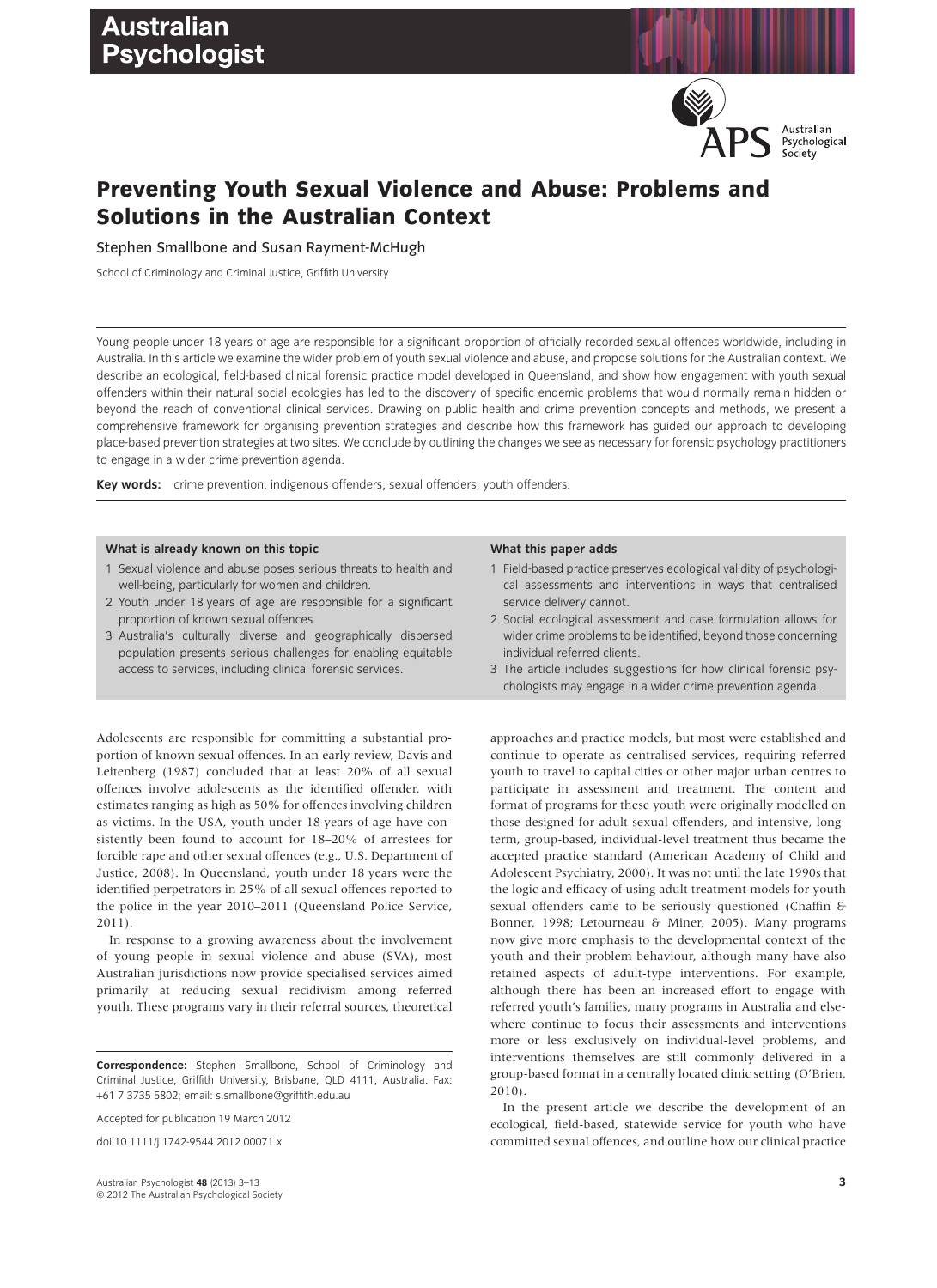has been extended to place-based primary and secondary prevention of youth SVA at two sites—a remote Aboriginal community, and a regional suburban setting. We begin by describing the main challenges of providing clinical forensic services to a heterogeneous, geographically dispersed and culturally diverse client group. We then outline a comprehensive prevention framework, and locate our clinical service within this framework. Next, we present two case studies illustrating how engaging with referred youth within their natural social ecologies has led to the discovery of endemic problems at specific locations, and describe how we are approaching the new challenge of developing strategies to prevent other young people at these locations from becoming perpetrators or victims of SVA. We conclude with suggestions for how clinical forensic psychology might contribute to a wider crime prevention agenda.

# **Clinical Challenges and Solutions**

In this section we briefly outline some of the characteristics of youth sexual offenders, highlighting the diversity of these youth and the implications of this for clinical practice. We also consider some of the features of the Australian context and their relevance to clinical program development, focusing particularly on some of the geographical challenges and cultural considerations with respect especially to the Australian Indigenous population.

#### **Population Heterogeneity**

Early clinical conceptions of youth SVA were strongly influenced by reports that adult sexual offenders typically begin offending as adolescents (e.g., Abel et al., 1987). The implication was that adolescents who committed sexual offences were at an early stage of a persistent, life-long sexual offending "career" (Abel, Osborn, & Twigg, 1993). As research on adult sexual offending began to mature and research on youth sexual offenders themselves developed, it became apparent that these early conceptions were misleading. It now seems clear that only a minority of adult sexual offenders begin sexual offending as adolescents, and that most youth sexual offending does not persist into adulthood (Smallbone & Cale, in press). Nevertheless many youth sexual offenders remain at significant risk of committing further sexual offences during adolescence, and some are at risk of persisting into adulthood (Nisbet, Wilson, & Smallbone, 2004).

It has long been recognised that youth who commit sexual offences are a very heterogeneous population (Bourke & Donohue, 1996; Knight & Prentky, 1993), with wide variations in their personal characteristics, offending behaviour, and their home and community environments. Apart from their offending itself, by far the most commonly observed characteristic of youth sexual offenders is male gender. Victim characteristics vary widely. In our own service, victim ages range from 2 to 80 years, but are concentrated in pre-adolescence (Mean = 11.3 years; Median = 9 years). For this offender cohort, 80% of victims were female (Smallbone, Crissman, & Rayment-McHugh, 2009). As is also the case with adult sexual offenders, victims are typically well known to the offender,

**4**

although offences against strangers do occur. Youth SVA seems to often occur against the backdrop of other irresponsible and antisocial behaviour, with identified offenders as much as eight to ten times more likely to be re-arrested for a nonsexual offence than for a new sexual offence (Nisbet et al., 2004; Worling & Langstrom, 2006).

Researchers have attempted to reduce this observed heterogeneity by identifying more homogenous subgroups of youth sexual offenders. Various schemes have been proposed, based on offender (e.g., Almond, Cantor, & Salfati, 2006; Worling, 2001), offence (e.g., Nisbet, Smallbone, & Wortley, 2010), and victim characteristics (e.g., Hunter, Figueredo, Malamuth, & Becker, 2003; Worling, 1995). For example, Almond et al. (2006) found empirical support for three distinct backgrounds among these youth (abused, delinquent, or impaired), suggesting that different life experiences and psychological processes may contribute to their offending behaviour. Significant variations are nevertheless found even within such subgroups. Clinical (and other) responses must therefore be responsive to the remarkable heterogeneity within this youth offender population.

### **Geographical Challenges**

With approximately 22 million people dispersed across an area of 7.7 million km<sup>2</sup>, Australia's demography presents serious challenges for enabling equitable access to a range of services, including clinical forensic services. Although the majority of the Australian population resides in major urban centres, small regional and remote communities are scattered across vast distances. Particularly because of their seemingly intractable overrepresentation in the criminal justice and child protection systems, the geographical distribution of Indigenous people poses special challenges for the delivery of clinical forensic services.

While only 12% of non-Indigenous Australians live outside the major cities or inner regional districts, 23% of Indigenous Australians live in outer regional districts and an additional 27% in remote or very remote areas (Human Rights and Equal Opportunity Commission, 2006). Some non-urban Aboriginal people live in camps on the fringes of regional towns, while others live in scattered settlements that may be a day's drive along a rough, unsealed road to the nearest town or other settlement (Memmott & Moran, 2001). Of the 1,291 separate Aboriginal communities that have been identified, almost three quarters have populations of less than 50 inhabitants, although settlements with populations of more than 200 account for 70% of all settlement dwellers. In ordinary circumstances, reaching these settlements can be difficult and time-consuming, but seasonal variations can also close road (and sometimes air) access and create uncomfortable working conditions, particularly in central desert and northern tropical locations.

# **Cultural Considerations**

Australia is one of the most ethnically diverse countries in the world, with more than 200 cultural and linguistic groups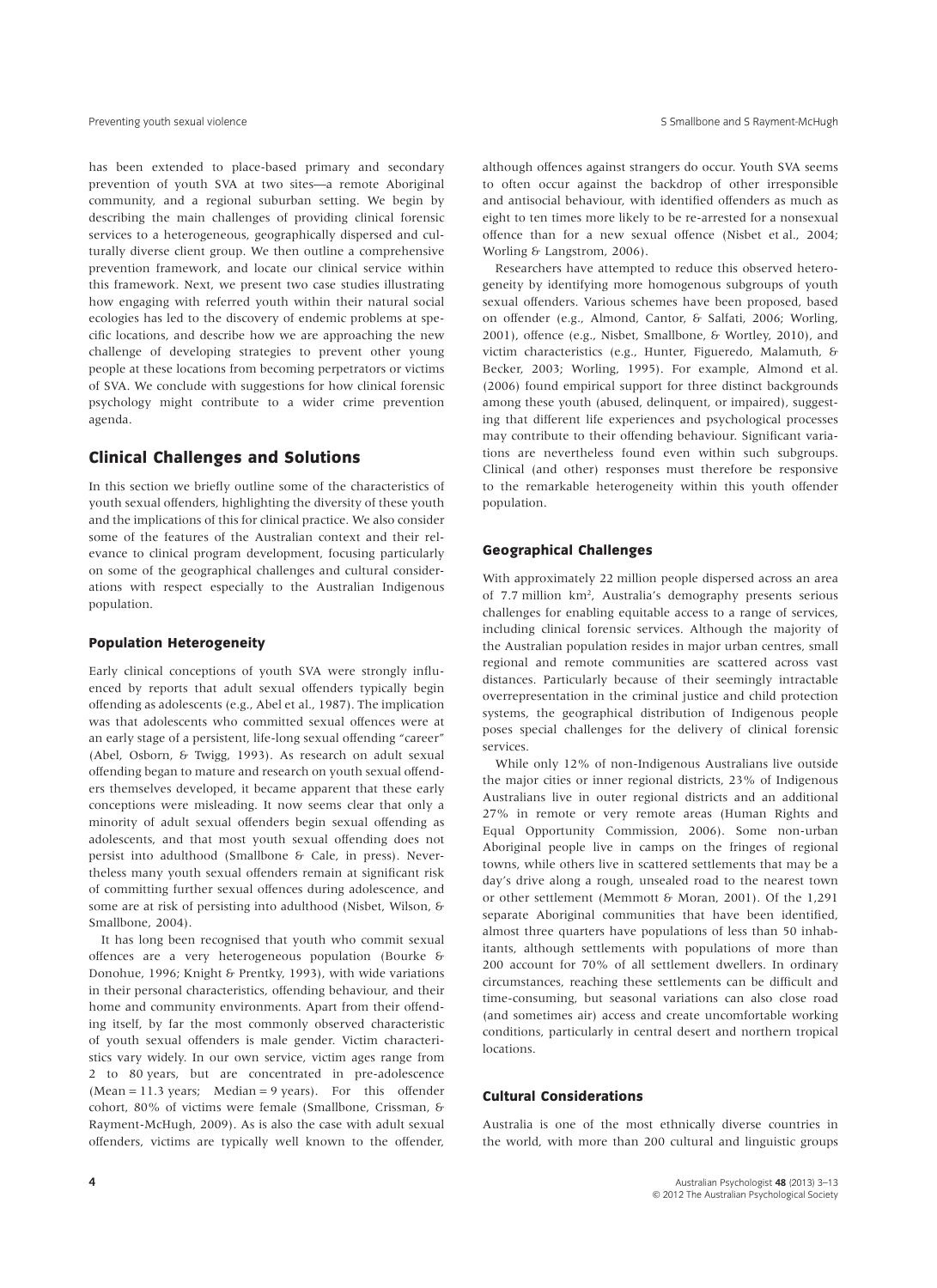identified (Commonwealth of Australia, 2007). Almost one in four of the Australian population was born overseas (Commonwealth of Australia, 2008), including about 14% who were born in a non-English-speaking country (Australian Institute of Health and Welfare, 2008). Among the 370 referrals received by our own service since 2001, we have identified 16 separate ethnic or racial groups, occasionally requiring us to call upon the assistance of external translation and cultural consultation services. Typically, we see only a few youth from any particular ethnic minority group. By far the greatest number of minoritygroup clients has been Indigenous youth, who have comprised 34% of all referrals to date.

Numerous National and State inquiries (Aboriginal and Torres Strait Island Task Force on Violence, 1999; NSW Aboriginal Child Sexual Assault Taskforce, 2006; Wild & Anderson, 2007) have reported an alarmingly high incidence and prevalence of SVA within regional and remote Indigenous communities. Available data indicate that Indigenous children are three times more likely to be a victim of sexual abuse than non-Indigenous children. These reports have also observed that, due to the particular barriers to reporting of sexual abuse by Indigenous people, it is likely that the true rate of overrepresentation may be much higher (NSW Aboriginal Child Sexual Assault Taskforce, 2006). Despite these high prevalence rates, major inquiries have noted that specialist intervention services have not been consistently available to youth in remote locations (e.g., NSW Aboriginal Child Sexual Assault Taskforce, 2006), and this remains one of the critical challenges in the field.

Reports typically point to different environmental and other contextual factors, rather than to increased levels of individual psychopathology, as the key explanation for the higher prevalence of SVA in some regional and remote locations. Identified contributing factors include the breakdown of Aboriginal culture and customary Lore; increased vulnerabilities of women and children, often associated with familial violence and neglect; substance abuse; lack of education and work skills; early exposure of children to sexual activity; and a deep reluctance to report abuse (Wild & Anderson, 2007). Queensland correctional data are consistent with this, suggesting that SVA among Indigenous offenders is associated with a more general pattern of antisocial behaviour reflective of the social ecological context, rather than a specific problem associated with higher rates of individual sexual deviance (Smallbone & Wortley, 2000). Understanding the ecological context of SVA, rather than adopting an exclusively individual-level conceptualisation, has been cited by numerous observers as critical for successful outcomes for Indigenous offenders (O'Brien, 2008; Westerman, 2010).

On a practice level, there are additional unique challenges for psychologists in addressing SVA with Indigenous clients. These include the historical experiences of engagement with statutory services; wide diversity in culture, context, and language; the role of cultural Lore and traditional punishment; differences in cultural understanding and beliefs about family and gender; profound social disadvantage and associated problems experienced in some communities; and the paucity of research informing practice with this population (Dudgeon, Garvey, & Pickett, 2000).

#### **A Field-Based, Collaborative Practice Model**

Griffith Youth Forensic Service (GYFS) provides specialist assessment and treatment services on a Queensland-wide basis (an area of approximately 1.8 million km2 ) for young people adjudicated for sexual offences. GYFS day-to-day practice draws from a wide empirical and conceptual base, particularly evolutionary theory and neurobiology; developmental criminology; developmental, social, and clinical psychology; environmental criminology; and social ecological approaches, as well of course as evidence specifically concerning adolescent sexual offending. We see evidence concerning the effectiveness of various treatments with youth sexual offenders as part of this broader evidence base, rather than as a reason to try to replicate a clinical model developed elsewhere. We have been progressively developing our own theoretical model that aims to integrate individual, ecological, and situational levels of explanation (Smallbone & Cale, in press; Smallbone, Marshall, & Wortley, 2008a; Wortley & Smallbone, 2006).

In response to the challenges outlined above, GYFS has developed a field-based, collaborative practice model (see Smallbone et al., 2008a, 2009; Smallbone, Rayment-McHugh, Crissman, & Shumack, 2008b). The model is characterised by three core elements: field-based practice; individualised, multisystemic assessment and intervention; and collaborative partnerships. The field-based model allows the provision of specialist services in metropolitan, regional, rural, and remote locations (including remote Indigenous communities) from a base in Brisbane. The aim is to provide equitable access to specialist services regardless of client location. Rather than requiring clients and their families to travel to a central location in order to access services, clinical staff travel to the client to conduct assessments and provide specialist treatment services. Depending on location, this may involve multi-day or week-long community visits, often with telephone or email contact during intervening periods.

Working in the field allows for direct observation of the contextual factors that may contribute to SVA and other problem behaviour, and thus preserves the ecological validity of assessment in ways that interviewing an individual offender in a clinic room (often many kilometres away from the client's community) cannot. Field-based practice also allows interventions to be delivered in the same environment in which risk and protective factors give effect, thus ensuring ecological validity of the interventions as well. It also promotes client comfort and support, which may in turn increase levels of engagement and participation. Whereas centralised group-based programs often have very high attrition rates, attrition for GYFS clients is virtually zero (Smallbone et al., 2009).

The heterogeneity of the client population noted above requires assessment and intervention services to be designed on a case-by-case basis, rather than according to a prescriptive program or manual. In our case a multisystemic case formulation is developed, which in turn informs the development of an individualised treatment and risk management plan. Interventions directly target identified individual-, family-, peer-, school-, and community-level factors, focusing on both problems and strengths (Henggeler, Schoenwald, Borduin, Rowland, & Cunningham, 1998). Because many youth sexual offenders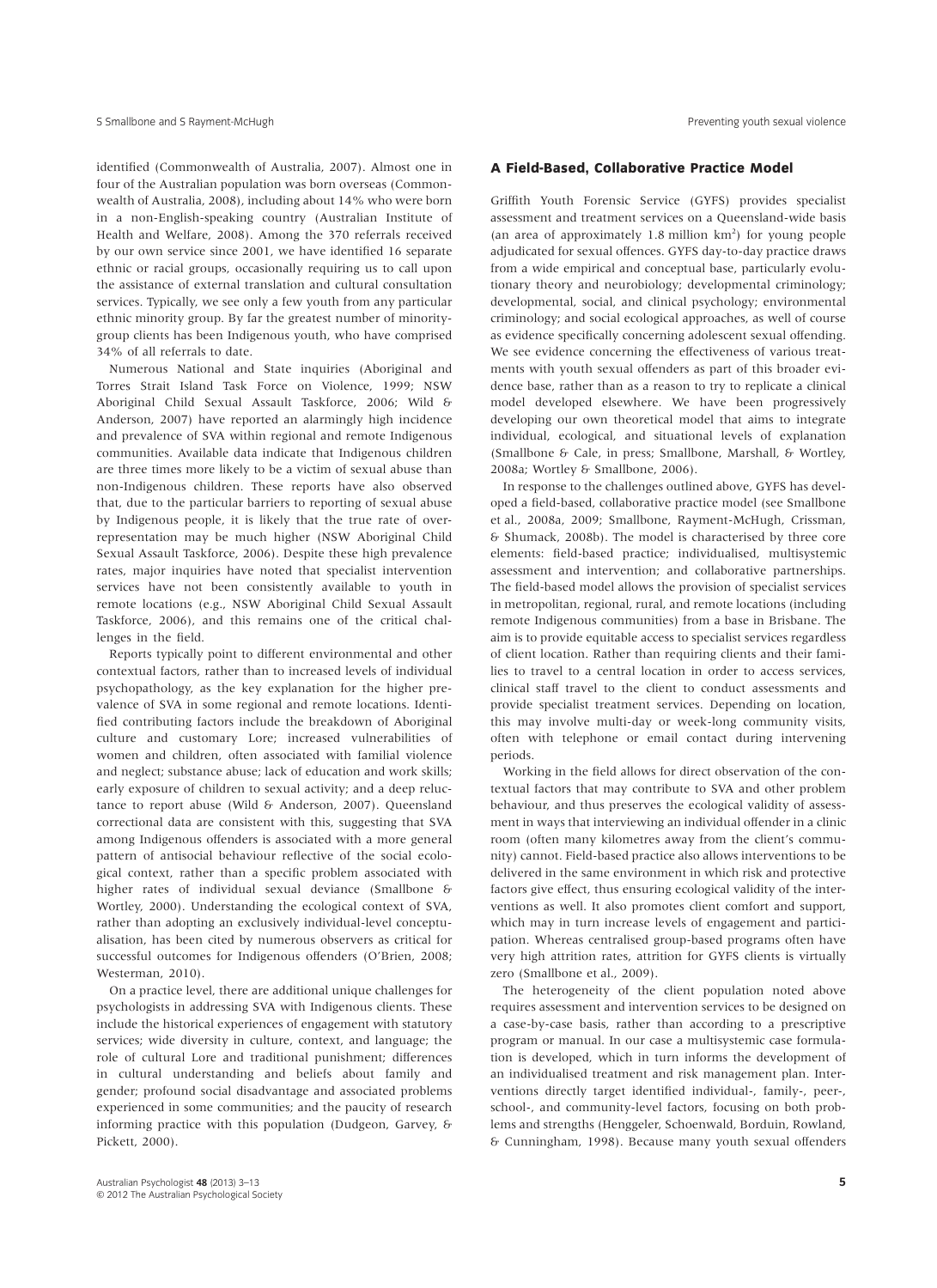present with significant antisocial behaviour problems, we avoid bringing clients together in groups. Efforts are instead directed towards increasing the frequency and quality of contact with prosocial peers, insofar as it is safe to do so.

Because it is not possible to sustain direct involvement in interventions in difficult-to-access locations, GYFS practice model relies on the identification and recruitment of a team of local collaborative partners, including professionals, paraprofessionals, non-professionals, and family members, to assist in the development and delivery of interventions. The collaborative approach draws on a broad range of skills and knowledge within the natural and professional ecology to enhance interventions, increase cultural and ecological validity, and promote continuity of service delivery between GYFS visits. Collaborative partners may include statutory youth justice or child protection officers, mental health practitioners, teachers, youth workers, alternative care providers, community elders, and other key community stakeholders, and are identified on a case-by-case basis (see Smallbone et al., 2008b). To ensure culturally appropriate and respectful practice with Indigenous clients and communities, clinical practice occurs in collaboration with a local cultural consultant, also identified and recruited on a case-by-case basis (Vicary & Bishop, 2005).

GYFS clinical assessments involve three separate areas of investigation: the offence itself; the offender; and the offender's social ecology. Offence-focused assessment involves a systematic micro-level analysis of what happened, where, when, and how it happened, and who was involved; the relationship between the offender and the victim, with a particular focus on their interaction immediately prior to the offence(s) in question; the whereabouts and actions of potential capable guardians at the time of the offence; and the responses of the offender and various third parties to the offending incident(s). Offenderfocused assessment more conventionally explores who the individual youth offender is, their history, and how they came to be the way they were at the time of the offence. Common aspects of offender-focused assessment include: developmental, family, educational, and medical history; social and interpersonal skills; emotional and behavioural regulation, problem solving, and perspective taking skills; and sexual knowledge, experiences, interests, and behaviour. Ecological assessment aims to identify risk and protective factors across family, peer, school, neighbourhood, and community levels.

Assessment data are drawn initially from referral documents (e.g., police briefs, victim statements, child protection histories, previous reports), following which interviews are undertaken with the young person, family members, and other key stakeholders as appropriate (e.g., care providers, school personnel, police, detention centre staff, community justice group members). Psychometric (e.g., Child Behavior Checklist, Achenbach & Rescorla, 2001; Millon Adolescent Clinical Inventory, Millon, 1993) and structured risk assessment (e.g., Juvenile Sex Offender Assessment Protocol II, Prentky & Righthand, 2003) are typically undertaken, although because of the diversity of the client population, decisions about the usefulness and appropriateness of various tests are made on a case-by-case basis. Observational assessment is also often undertaken of the neighbourhood or community (including, where appropriate, the crime scene itself), focusing on the physical environment,

routine activities, guardianship, and potential opportunity structures for further offending. An environmental audit is also undertaken to identify local resources.

These assessments are used to develop a theory-informed case formulation. Each formulation aims to explain why the offence(s) occurred, based on the interactions of biological, developmental, ecological, and situational factors (Smallbone & Cale, in press; Smallbone et al., 2008a). Formulations in turn inform individually tailored treatment goals, with goal attainment scaling used to monitor treatment progress. Individual treatment targets could include safety planning, behavioural and emotional regulation, empathy training, relationship skill building and attachment, correcting cognitive distortions, and education about appropriate sexual behaviour. Family treatment targets could include building family capacity for guardianship, strengthening family relationships, and developing capacity for risk management. Systemic treatment targets might include building connections to family and community, enhancing available support, facilitating educational or employment opportunities, improving peer relationships, and increasing opportunities for the youth to engage in pro-social recreational activities. Treatment goals and intervention approaches are continuously reviewed and where appropriate revised.

# **A Comprehensive Prevention Framework**

Clinical forensic psychology services are traditionally concerned with assessment and treatment of adjudicated offenders, usually in conjunction with other criminal justice interventions involving police, the courts, and corrections. Preventing recidivism among known offenders is an important aspect of crime prevention, but such interventions alone cannot solve crime problems. Rather, clinical forensic services should be part of a much wider crime prevention agenda. In this section we outline a comprehensive framework for preventing youth SVA. The framework draws particularly from public health and crime prevention concepts and methods.

#### **Public Health Model**

The public health model distinguishes three levels of prevention. *Primary* (*or universal) prevention* targets whole populations or specific places and aims to prevent a given problem from developing or occurring in the first place. Applied to youth SVA, primary prevention would have two main aims: (1) to prevent potential victims from being exposed to SVA in the first place; and (2) to prevent potential offenders from committing a first sexual offence. The advantage of primary prevention is obviously that problems may be prevented before they might otherwise occur. This is highly desirable in principle because the aftermath of SVA can be exceedingly costly in personal, social, and monetary terms. A disadvantage is that primary prevention can be very inefficient, especially when it is used to address relatively infrequent or low-prevalence problems such as SVA, and especially when risk factors are poorly defined or understood.

*Secondary (or selected) prevention* targets at-risk individuals, groups, or places, and aims to prevent or slow the transition from risk to manifest problem. Secondary prevention of youth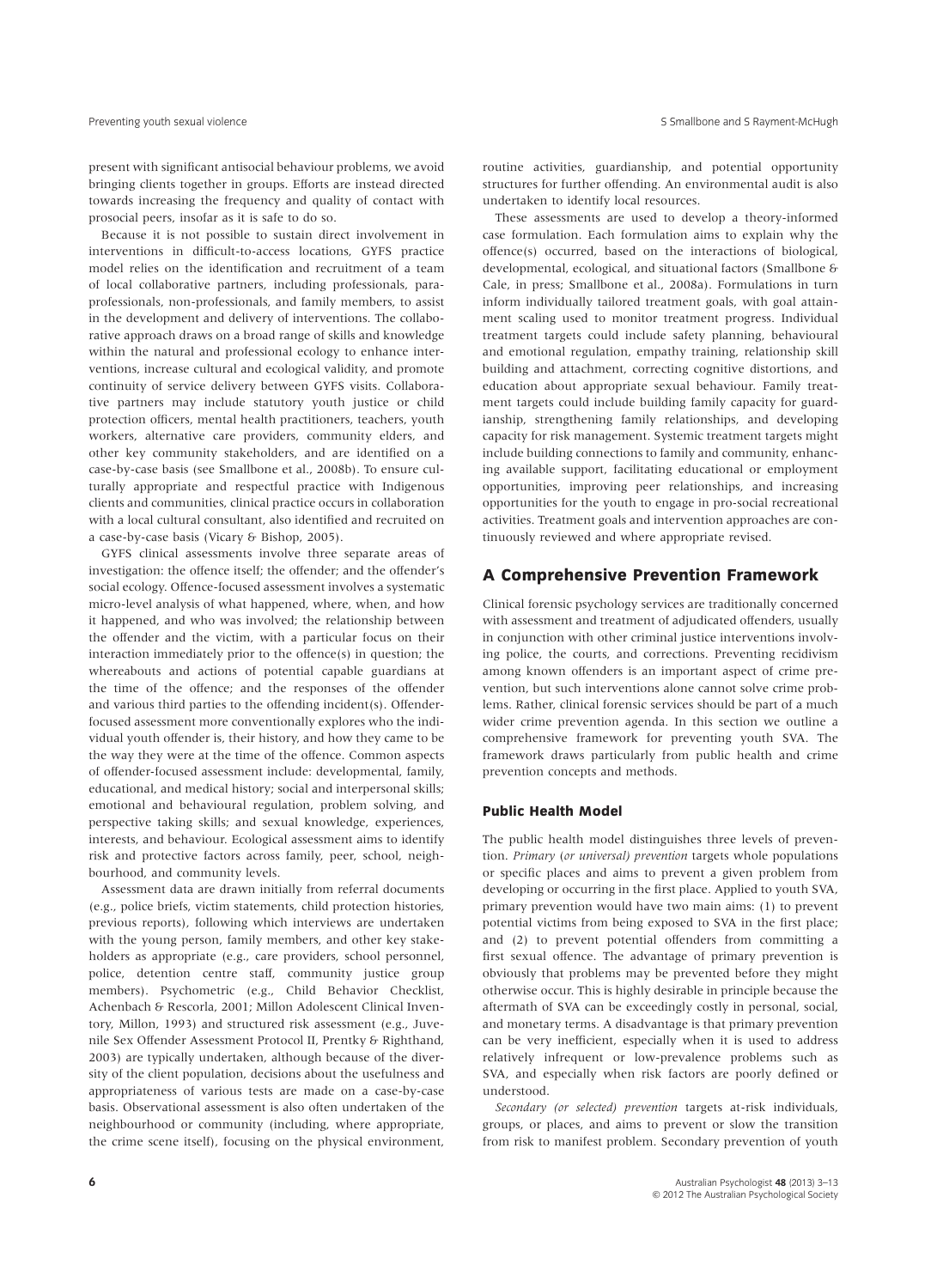SVA would target children and youth at risk of committing SVA offences, persons (particularly women and children) identified as being at risk of SVA victimisation, or settings where significant risks for SVA have been identified. A key advantage of secondary prevention is that it promises a far greater efficiency than would be possible with primary/universal prevention. However, identifying at-risk individuals, groups, or places involves making judgements about who (or where) is at risk and who/where is not. Because such judgements are inevitably imperfect, secondary prevention introduces two types of error to the prevention task, particularly for person-focused prevention: false positive error, where individuals are identified as at risk but who would not, in fact, go on to offend or be victimised; and false negative error, where individuals are judged not to be at risk but who do, in fact, go on to develop the targeted problem. At best, false positive error results in an inefficient allocation of prevention resources; at worst, it can be harmful in itself by unnecessarily and mistakenly labelling people as at risk or drawing them into intrusive and possibly even harmful interventions. Because secondary prevention targets specific groups or individuals who are thought to be at risk, secondary interventions are often more intensive and intrusive than primary/ universal interventions. It is important therefore that secondary strategies be designed to anticipate and control for negative impacts on unintended targets (i.e., false positive cases).

*Tertiary (or indicated) prevention* targets those individuals or places identified as having already developed a given problem, and aims to ameliorate associated harms and prevent further recurrences of the problem. For youth SVA offenders, tertiary prevention essentially involves efforts to prevent further sexual and other offending. For victims, tertiary prevention aims principally to prevent any further incidents of sexual victimisation. For places, it aims to change criminogenic features of specific settings where SVA offending has occurred. Tertiary prevention in some respects offers the greatest efficiency of the three prevention levels because it targets the fewest number of people/ places and because it is easier to identify a problem once it exists. However, because it applies only after the fact, it also has the highest social and personal (and probably also monetary) costs. As with secondary prevention, tertiary interventions also introduce error because they are based on predictions or assumptions about future outcomes. Because of the high level of concern attached to these potential outcomes, a higher threshold for false positive error is typically tolerated for tertiary interventions. That is to say, policy-makers and practitioners will often be more concerned to avoid missing intended targets, and less concerned about over-including non-intended targets.

We need not be distracted by how we might precisely define these three prevention levels. In fact, we prefer to conceptualise the model in terms of a continuum along which various prevention strategies might be located, rather than as a categorical scheme. The significance of the public health model is that it provides a conceptual framework within which it is possible to envisage a wide range of potential preventive interventions, including the compelling possibility that youth SVA might be prevented before it would otherwise occur. A key limitation of the public health model is that it does not identify specific prevention targets or methods. For this we need to turn to developments in crime prevention.

#### **Crime Prevention**

Tonry and Farrington (1995) outlined four distinct approaches to crime prevention, each of which is supported by its own conceptual foundations, empirical base, and practice experience: developmental prevention; situational prevention; community prevention; and criminal justice interventions.

*Developmental crime prevention* is based on established theories of human development and on extensive evidence linking adverse developmental circumstances to later involvement in delinquency and crime. Developmental prevention aims to reduce individual criminal propensities from emerging in the first place by reducing the prevalence of individuals' exposure to adverse developmental circumstances or by minimising harmful outcomes for those who are exposed. The main sources for identifying developmental risk factors have been numerous large-scale prospective longitudinal studies (e.g., Cambridge Study in Delinquent Development, Farrington, 1994; Dunedin Multidisciplinary Health and Development Study, Moffit, 1990; Pittsburgh Youth Study, Loeber, Van Kammen, & Fletcher, 1996), as well as prevention trials showing that targeting developmental risk factors can produce significant reductions in later delinquency and other problem outcomes (e.g., Elmira Prenatal/Early Infancy Project, Olds, 2002; High/Scope Perry Pre-School Project, Schweinhart, Barnes, & Weikhart, 1993; Montreal Prevention Project, Tremblay, Pagani-Kurtz, Masse, & Vitaro, 1995). Developmental risk factors have been identified at all levels of the individual's natural social ecology: individuallevel (e.g., impulsivity; poor concentration); family-level (e.g., high conflict; low supervision); peer-level (e.g., attachments to antisocial peers); school-level (e.g., low achievement; dropout); and neighbourhood-level factors (e.g., neighbourhood violence; availability of weapons).

Prospective studies have generally not reported outcomes separately for SVA, although retrospective studies of youth sexual offenders indicate that very similar developmental risk factors are associated with both sexual and nonsexual offending. A recent meta-analysis of retrospective studies suggests that, in addition to these generic risk factors, sexual abuse and "atypical sexual interests" may be uniquely associated with youth SVA (Seto & Lalumiere, 2010). Developmental crime prevention has been focused exclusively on potential offenders, but the same principles may also be applied to reducing risks among potential victims.

*Situational crime prevention* shifts the focus of crime prevention efforts from reducing criminality among individuals to preventing the crime event itself. This approach is based largely on rational choice (Cornish & Clarke, 1986, 2008) and routine activities theories (Cohen & Felson, 1979). Application of situational prevention involves a careful analysis of the situational characteristics of the (potential) crime setting, and the development and implementation of environmental counter strategies. There is a substantial and growing body of evidence that situational interventions can be highly effective in reducing specific crimes in specific contexts (Clarke, 1997). Wortley and Smallbone (2006; see also Smallbone et al., 2008a) have outlined how situational approaches may be applied specifically to preventing sexual abuse. Situational techniques are usually organised according to five principles: increasing the effort of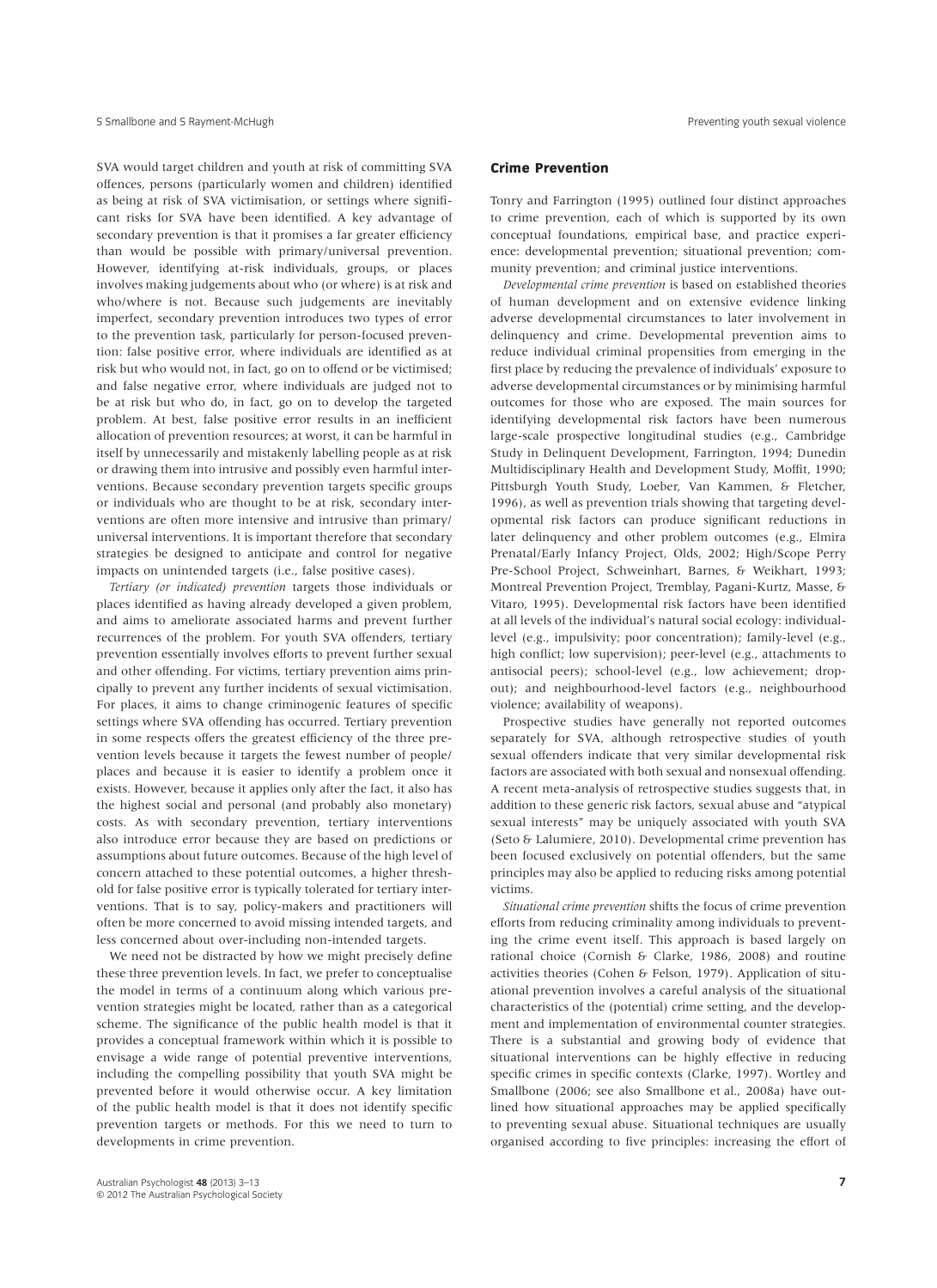offending; increasing the risks of offending; reducing the rewards from offending; removing excuses for offending; and reducing provocations to offend. Essentially situational prevention targets the opportunity structures and precipitating conditions for specific crimes.

Situational interventions are very complementary to developmental interventions. Like other human behaviour, SVA is best understood as the product of a person–situation interaction (Mischel, 1968): developmental prevention targets the "person" side of this equation by reducing individual criminal propensities, while situational prevention targets the "situation" side by reducing criminogenic aspects of specific settings. Whereas developmental strategies are generally a long-term option, sometimes taking years to produce desired outcomes, situational strategies aim to have an immediate effect.

*Community crime prevention* involves establishing community partnerships to systematically identify local crime problems and devising local solutions to these problems (Hawkins et al., 1992). Typically, a local committee is established to undertake a crime audit and to oversee the implementation and evaluation of local crime prevention activities, with funding and other resources generally provided by a central government agency. Community projects may draw from a wide range of proven or promising prevention strategies, including developmental, situational, and criminal justice strategies. While community development approaches are thus pragmatic and eclectic, key features are the active participation of local communities, and employing a systematic, evidence-based approach to identifying and responding to specific, local crime problems. Smallbone et al. (2008a) pointed out that in normal circumstances, community action is much more likely to be sparked by immediate, visible, external threats such as outbreaks of vandalism, street violence, or residential burglaries, than by concerns about SVA. Community prevention approaches to SVA are likely to be limited to rare cases where an unusually high prevalence of the problem has been identified, including some remote Aboriginal communities (Aboriginal and Torres Strait Island Task Force on Violence, 1999; Wild & Anderson, 2007) and perhaps some specific urban, suburban, or organisational settings.

The fourth element of Tonry and Farrington's (1995) crime prevention model is *criminal justice interventions*. These include the day-to-day activities of police and other statutory authorities, the courts and various diversionary programs, and adult corrections and youth justice agencies. Criminal justice interventions thus encompass the detection and investigation of SVA, specific and general deterrence strategies, the general and selective incapacitation of SVA offenders, and the treatment of youth sexual offenders.

### **A Comprehensive Prevention Framework**

Smallbone et al. (2008a) adapted the crime prevention model described by Tonry and Farrington (1995) and integrated this with the public health model to propose a comprehensive framework for preventing sexual abuse. We further adapt this framework here to propose a comprehensive model for preventing youth SVA. The model involves four key targets—(1) offenders (or potential offenders); (2) victims (or potential victims); (3) situations or specific settings in which SVA has occurred or is likely to occur; and (4) communities—across three prevention levels (primary, secondary, and tertiary prevention). The model is depicted in Table 1, together with some examples of the kinds of prevention strategies that might be used to target the various aspects of the problem. The model is intended to serve as a heuristic device, and we acknowledge some conceptual overlaps and slippage between categories. We consider below how this model may be applied to two settings where we have observed endemic problems with youth SVA, but first we describe how and why these sites were identified.

## **Clinical Services and Prevention**

Typically forensic practitioners have been funded, employed, and trained specifically to provide assessment and treatment with identified offenders. The identified client may be referred directly by the courts, or by a party to a legal proceeding, for this specific, limited purpose. Along with a host of criminal justice system activities, forensic psychology services are thus typically confined to tertiary-level, offender-focused interventions (see Table 1). They are an important component of the broader prevention framework, and are in fact the area of prevention that attracts the most attention and resources. In this context, forensic psychologists may not have thought far beyond individuallevel risk prediction and recidivism to how the offending behaviour may have been prevented in the first place, yet most would surely agree this is preferable to waiting until the offence has been committed (and the victim victimised).

However, through their training and experience, forensic psychologists may acquire a deep knowledge of the systemic factors that contribute to SVA and other crime problems, and may even

**Table 1** A Comprehensive Framework for Preventing Youth Sexual Violence and Abuse

| Targets     | Primary prevention                                     | Secondary prevention                                        | Tertiary prevention                                                               |
|-------------|--------------------------------------------------------|-------------------------------------------------------------|-----------------------------------------------------------------------------------|
| Offenders   | • General deterrence<br>• Developmental prevention     | • Interventions with at-risk children and adolescents       | • Early detection<br>• Treatment                                                  |
| Victims     | • Personal safety training<br>• Resilience building    | • Resilience building with at-risk children and youth       | • Ameliorating harms<br>• Preventing re-victimisation                             |
| Situations  | • Opportunity reduction<br>• Extended guardianship     | • Situational interventions in at-risk places               | • Safety plans<br>• Organisational interventions                                  |
| Communities | • Community education<br>• Community capacity building | • Responsible bystander training<br>• Enabling guardianship | • Interventions with "problem" families,<br>peers, organisations, and communities |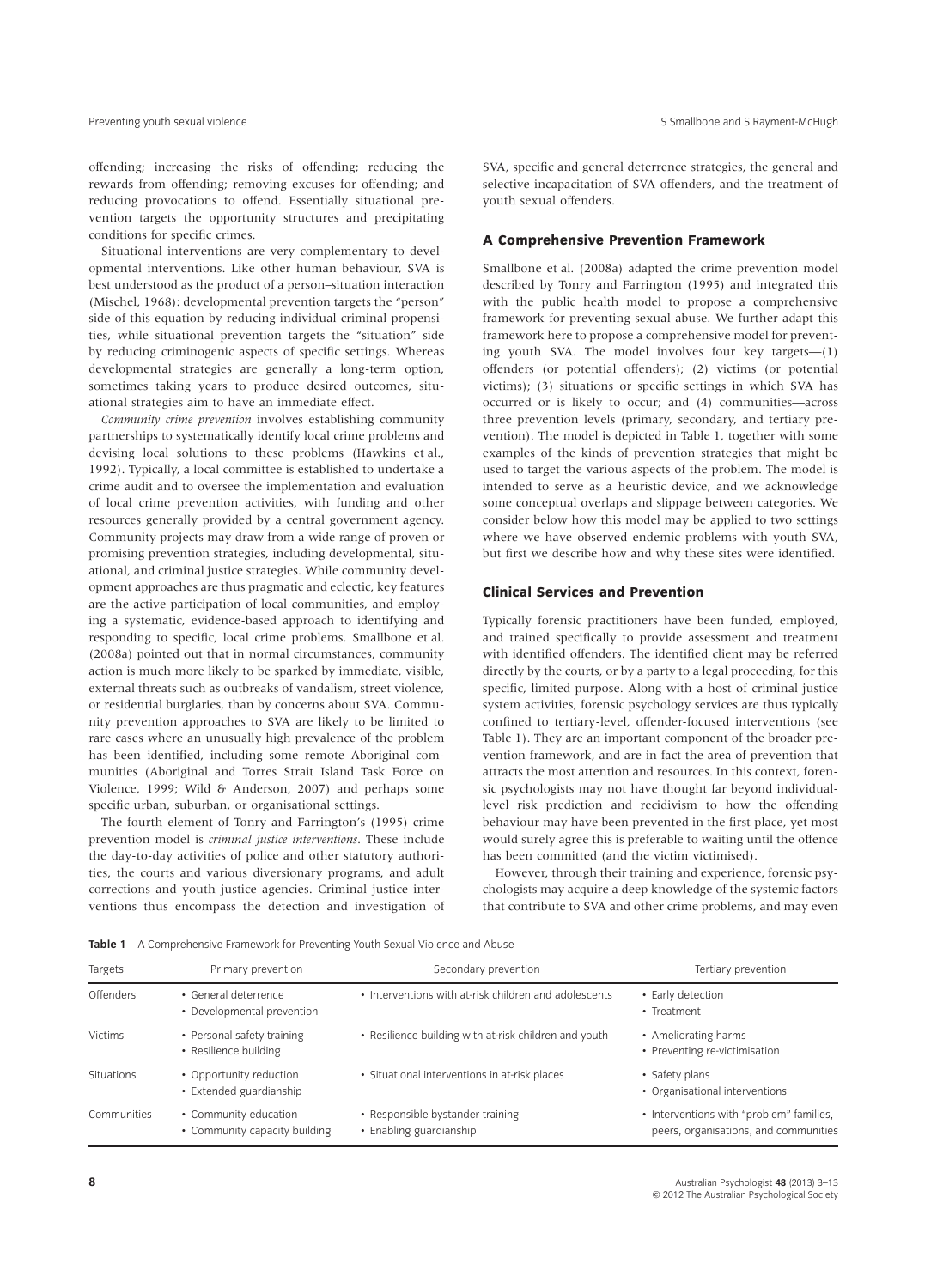have a responsibility to address some of these assessed systemic factors as they relate to an identified client. In this context, the treating forensic practitioner is perhaps uniquely placed to extend interventions to other tertiary-level responses (e.g., situational or community-level interventions, see Table 1), or indeed beyond a tertiary level and to contribute directly to primary and secondary prevention. Ecological assessments can provide a depth of information about factors that may thus not only prevent further offending by a known offender, but if addressed may also prevent others from engaging in SVA in the first place.

As with other aspects of treatment, community-level interventions may also be individualised and informed by assessments on a case-by-case, community-by-community basis. Situational prevention activities provide the most immediate, concrete, and practical approach to both individual and community-wide intervention. These might include increasing guardianship and supervision, increasing safety in public locations, reducing opportunities, managing the precipitating conditions of specific behaviours, and activity scheduling to avoid high-risk periods or locations. Other prevention interventions may aim for longer term outcomes. These could include developmental prevention (e.g., improving parental and peer attachments; improving educational outcomes; improving parenting skills), and community development activities (e.g., awareness raising and capacity building workshops mapping existing services and identifying service gaps; developing a community prevention reference group; public education about safety and appropriate sexual behaviour).

# **Case Studies**

GYFS clinical assessments typically identify a range of systemic factors, and for the most part these are more or less contained within the individual's family or peer systems. However, from time to time, these assessments identify wider systemic and situational problems affecting youth other than GYFS individual clinical clients, indicating that further SVA is likely to occur unless these wider problems are better understood and addressed. In some cases, it is clear that other young people, including younger generations of children, will also be at risk of SVA offending or victimisation now or in later stages of their development.

The need for primary and secondary prevention activities becomes increasingly clear in this context. Forensic practitioners working with identified offenders can inform initial prevention efforts by identifying key areas of focus or contributing directly to designing and implementing prevention strategies. We describe below two case studies where GYFS clinical assessments and community engagement have led to a wider involvement in SVA prevention.

### **Case 1: Aboriginal Community**

Some years ago, we received referrals concerning a number of youth living in a small remote Indigenous community in Far North Queensland. The logistics of working with youth in this location were complex and required approximately six-weekly, weeklong visits over a period of several years. A minimum of two staff worked together.

We will use the example of one youth to illustrate the process of assessment and treatment. In this case, assessment interviews were undertaken with the young person and his grandmother, the community justice group coordinator, and with statutory child protection and youth justice staff who had a history working with this family. Observational assessment was undertaken within the community, including of the setting in which a number of offence incidents had occurred (a disused house). Engagement with residents indicated other specific places of interest, most notably places where groups of youth would spend time away from adult supervision. Analyses focused on family, peer and community guardianship, and youth routine activities.

Treatment in this case was primarily undertaken outdoors at the local riverfront. The young person was engaged individually, utilising a combination of narrative therapy and cognitive behavioural approaches. Pictures and role plays were used to overcome literacy and language barriers. A male respected community member was engaged to assist with language, review treatment themes between GYFS visits, and to engage with the youth around "men's business" aspects of treatment. Individual treatment focused on developing skills for behavioural restraint, education about appropriate sexual behaviour, building healthy relationship skills, challenging cognitions associated with sexual offending behaviour, and safety planning.

In this case more time was spent in engagement with the family than with the youth himself. In fact, a total of eight different extended family members were engaged in the treatment process. Family interventions primarily focused on building capacity for guardianship, building positive parenting skills and skills in supporting the young person to stay safe, risk management (including identifying situations which presented a higher risk and developing strategies to address these), and strengthening family relationships. Systemic interventions included linking the client with employment opportunities, reducing the frequency of interactions with antisocial peers, and building prosocial relationships in the community.

Initial assessments with all six referred youth identified numerous systemic problems contributing to SVA behaviour (see Table 2, left column). Particularly given that criminogenic factors were readily located at various systemic levels, it was immediately clear that, even if systemic interventions were successful with individual clients (none, as far as we are aware, have committed further sexual offences, although some have been in trouble for other serious offences), these referred youth would soon be replaced by other children and youth who were continuing to be exposed to very similar family, peer, organisational, and community risk factors.

Based on community development crime prevention methods, GYFS practitioners established local partnerships to identify problems and develop local solutions. This has included engaging and collaborating with key community stakeholders to discuss issues regarding community safety generally, SVA specifically, and possible approaches to prevention. Formal workshops were convened to map existing local services and to identify key service gaps. Smallbone et al.'s (2008a) 12-point prevention model (see Table 1) was used to guide these discussions and inform mapping exercises.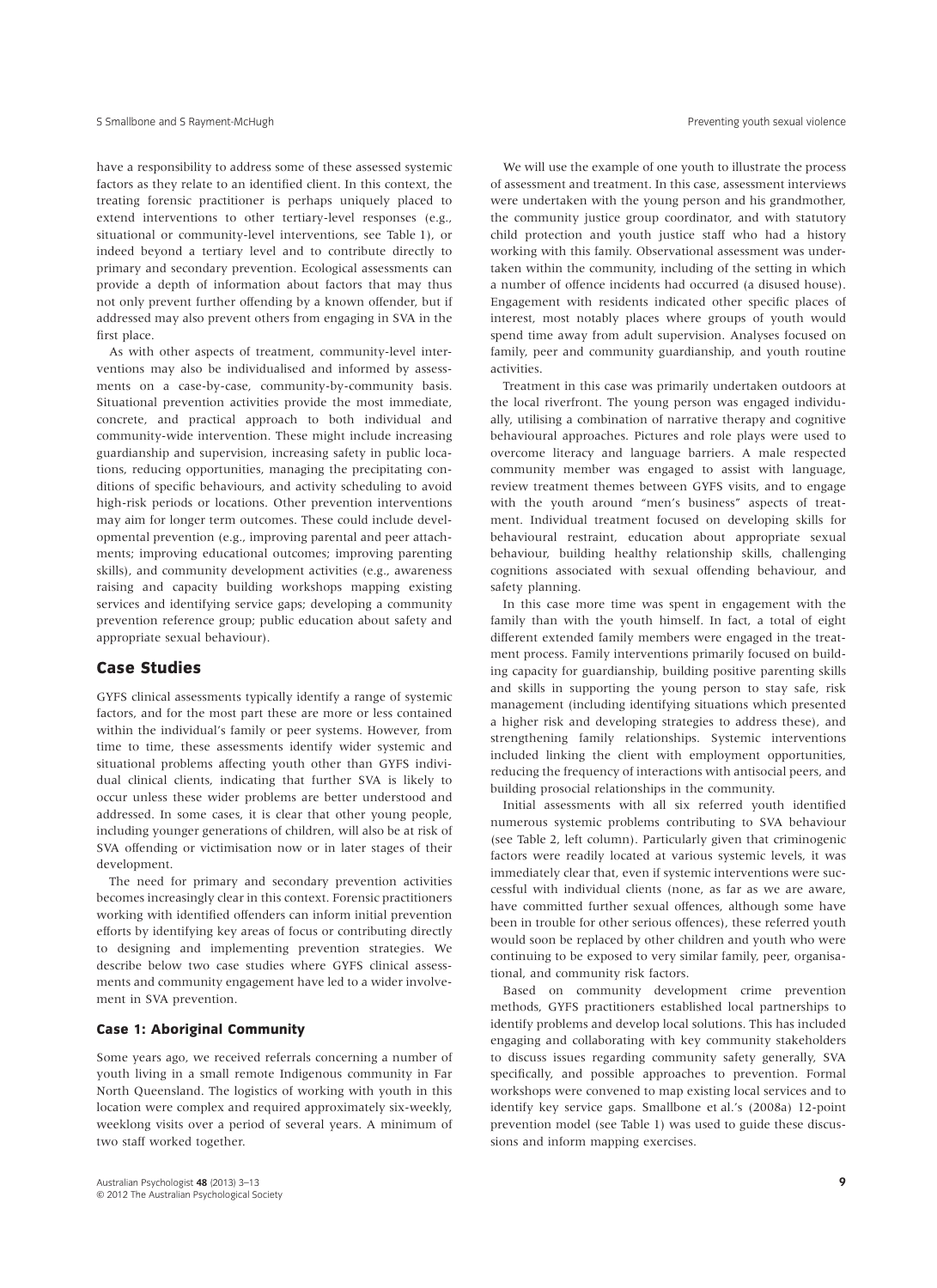| Systemic level | Case study 1 (remote community)                                                                                                                       | Case study 2 (regional suburban precinct)                                                                       |
|----------------|-------------------------------------------------------------------------------------------------------------------------------------------------------|-----------------------------------------------------------------------------------------------------------------|
| Individual     | Self-regulation problems; low educational achievement; low<br>aspirations                                                                             | Antisocial attitudes and behaviour; attitudes supportive of<br>sexual entitlement and coercive sexual practices |
| Situational    | Various opportunity structures (e.g., unsupervised night-time<br>"loitering") and precipitating conditions (e.g., jealousy;<br>teasing; intoxication) | Poor residential design; use of public spaces for illicit activities,<br>including SVA; limited guardianship    |
| Family         | Family violence; limited supervision; impaired guardianship                                                                                           | Absence of supervision or guidance                                                                              |
| Peer           | Peer normalisation of early/aggressive sexual activity;<br>antisocial peers                                                                           | Peer normalisation of abusive sexual behaviour, antisocial<br>peers, gang membership                            |
| Organisational | School disengagement; risks during organised recreational<br>activities                                                                               | School disengagement; low achievement                                                                           |
| Community      | Community violence; breakdown in community norms<br>concerning responsible social and sexual behaviour                                                | High crime rates; substance use; public fights and assaults;<br>barriers to effective community guardianship    |

**Table 2** Examples of Systemic Risk Factors Contributing to SVA at Sites 1 and 2

Situational interventions were begun early to increase guardianship by family members and to reduce opportunities for SVA. Place managers were targeted through training workshops, direct assistance, behavioural modelling, and skill building. Increased supervision of children and youth was arranged before, during, and after community events, lighting was increased at night-time events, and for referred youth activity, scheduling (formal, supervised pro-social recreational activities) was focused on periods of increased risk.

Plans for increased public education about safety and appropriate sexual behaviour were discussed with local community leaders. Ideas have been generated (e.g., radio segments in local language, community drama with safety focus, locally designed brochures), though these are yet to be fully implemented.

# **Case 2: Regional Suburban Precinct**

GYFS received a referral for one male youth who had committed multiple rape offences, in company, against a female youth, at night, in a public park, in a suburban precinct in a regional city. In this case assessment, interviews were undertaken with the young person and his biological parents. Observational assessments were also undertaken both at night and during the day, to gain a better understanding of youth routine activities in this neighbourhood, the offence location and the extent of available guardianship, and aspects of the physical environment that may increase risk.

Individual treatment was conducted in the local youth justice service offices, utilising primarily cognitive behavioural strategies. Treatment sessions focused on safety planning, challenging distortions and antisocial attitudes, and interrupting routine activities linked to the offending behaviour. To facilitate familial and systemic treatment interventions, large family meetings were held with many members of the extended family, in order to identify roles and responsibilities within the kinship network for various aspects of the young person's support and intervention needs. This allowed us to tailor interventions with the family to their agreed roles. For example, intervention with the primary carer focused on psychoeducation about risks, boundary setting in the home, and the implementation of safety rules.

Work with an identified aunt focused on challenging concerning gendered attitudes and providing appropriate messages about women, supporting the young person's adherence to safety rules, and increasing support available to the young person and primary carer. A member of the extended family also agreed to speak directly to the young person about appropriate sexual behaviour, with support and guidance from GYFS. All family treatment sessions were undertaken in their respective homes.

On a systemic level, intervention aimed to weaken connections to an antisocial peer group, build links with pro-social peers and activities, and re-engage the young person with educational systems. Community-level interventions are ongoing and are aimed at addressing environmental risks, building community guardianship, and disrupting youth antisocial activities in the area.

As with the previous case study, initial clinical assessment again identified a range of systemic factors that had likely contributed to the offences in question (see Table 2, right column), and that if left unchecked would both increase risks of reoffending for the referred youth and continue to cause further SVA involving other youth.

According to a local council report (uncited here, 2010), the precinct itself is characterised by low socioeconomic status; a high concentration of public housing and low-income households; high unemployment; high crime rates; and an extensive Indigenous population. Early engagement with a broad range of local professionals and service providers (e.g., police, youth justice and child safety personnel; community centre) indicated widespread serious concerns about youth activities associated with the referred case. The main concerns involved illegal sexual and other activity involving youths, including as groups, and particularly sexual assaults of girls and young women at night in public spaces. These concerns are reflected in official Queensland police data showing increased reports of violent offences and sexual assaults on 15–19-year-old females, and increased group offences by youths, in this and adjoining precincts.

Engagement with central government agencies revealed high-level long-standing concerns about these problems. Indeed, the precinct has been the target of numerous crime prevention programs, including a community and urban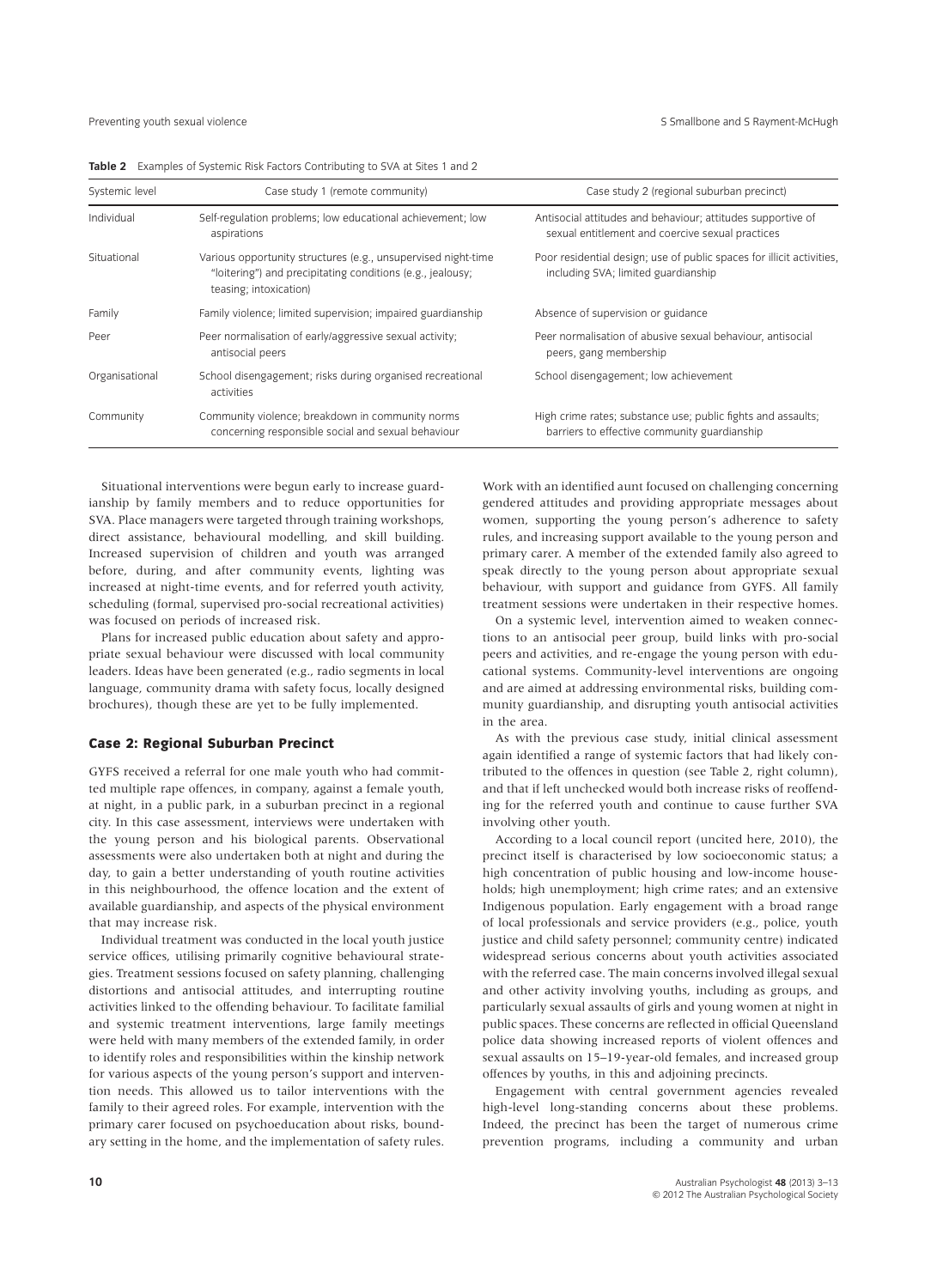renewal program, a council-led community safety project, and an ongoing community participation program. Although these programs have identified numerous crime prevention and community well-being goals, they have not focused specifically on the prevention of SVA in this community, with the exception of increasing lighting in one identified park. A systemic, evidencebased approach to the problem based on prevention concepts and methods such as those outlined above has not previously been attempted.

Our prevention work at this site is much less advanced than the work in the remote community. We note it here in part to illustrate that the prevention concepts and methods we have outlined have potential application in diverse settings. We are presently involved in a research project that aims to more systematically investigate contributing factors to SVA at these two sites, and to use this analysis as a basis for devising, implementing, and evaluating locally tailored prevention strategies.

# **Conclusions**

Forensic psychology practitioners have little involvement in crime prevention beyond dealing with offender-centred, individual-level problems in centralised clinic settings. Arguing that forensic psychologists should engage with a wider crime prevention agenda is not to diminish the importance of assessment and treatment with known offenders. To the contrary, we ourselves place a high value on such work. Rather, we envision something of a new frontier for forensic psychology practice that includes, but is not limited to, traditional offender-centred work. We conclude with some suggestions about how this vision might be realised.

First, we urge clinical forensic practitioners to embrace an ecological conceptual and practice framework. Quite apart from any wider contribution that might be made, such a framework, we believe, constitutes sound clinical theory and practice. It is consistent with long-standing and current thinking in developmental criminology (e.g., Farrington, 2005; Loeber & Farrington, 1998), clinical approaches to youth crime and violence (e.g., Henggeler et al., 1998), and child maltreatment prevention (Belsky, 1980; World Health Organisation, 2006). Such a framework allows clinical forensic assessments and interventions to understand and address problem behaviour in its ecological and situational context, and from there it is possible to identify a range of contributing factors both internal and external to the offender. The importance of this becomes especially clear in cases where offenders live in, or on their release from prison or hospital return to, highly criminogenic environments. Without systemic and situational interventions, the traditional individual-level treatment goal essentially involves making the individual offender somehow less susceptible to the criminogenic effects of their living environment. An ecologicalsituational approach recognises that changing aspects of the immediate environment itself is often key to changing individual behaviour. We think this applies just as much to adult offenders as it does to youth offenders.

Second, we urge practitioners to get out of the clinic and into the field. We appreciate the financial and logistical problems that may be associated with this, especially in cases where the client lives at some distance from the practitioner's usual place

of work. However, having clients travel to a central location simply shifts the financial and other impost to the client, and in the wider scheme of things may therefore be a false economy. The advantages of observing the offender's usual living environment are perhaps self-evident, since it is here—not in the practitioner's office—where risk of further offending exists. At the very least, engaging with family members and others by telephone is likely to contribute valuable information to the assessment task, but this is still no substitute for direct observation and engagement. There are obviously practical limitations to this, especially for private practitioners who may be more financially and professionally dependent on providing a restricted level of service. However, a shift in practice standards may be required to change expectations among referring agencies about what constitutes best practice.

Finally, we believe forensic psychology practitioners are well placed to contribute to a wider crime prevention agenda. One way to do this is for practitioners to be more active in disseminating knowledge about the individual, ecological, and situational factors that contribute to various crime problems. This could occur informally, for example, by engaging with front-line agencies that are directly engaged with problem communities, or more formally by engaging with central government agencies about wider problems that may come to light when dealing with individual cases. In our experience at least, such problems are often contained within immediate individual and family systems, in which case they can be managed effectively within the scope of standard clinical interventions. However, from time to time, as we hope to have shown in this article, ecological assessment of individual cases uncovers much wider problems affecting people other than the offender and his immediate family. Engaging with these wider problems is perhaps a role that forensic psychology is yet to grow into.

# **Acknowledgement**

We gratefully acknowledge the financial support of Queensland Department of Communities and Queensland Department of the Premier and Cabinet.

# **References**

- Abel, G. G., Becker, J. V., Mittelman, M., Cunningham-Rathner, J., Rouleau, J., & Murphy, W. (1987). Self-reported sex crimes of nonincarcerated paraphilics. *Journal of Interpersonal Violence*, *2*, 3–25.
- Abel, G. G., Osborn, C. A., & Twigg, D. A. (1993). Sexual assault through the lifespan: Adult offenders with juvenile histories. In W. L. Marshall, H. E. Barbaree, & S. M. Hudson (Eds.), *The juvenile sex offender* (pp. 104–117). New York: Guilford Press.
- Aboriginal and Torres Strait Island Task Force on Violence. (1999). *Aboriginal and Torres Strait Islander women's task force on violence*. Brisbane: Queensland Government Department of Aboriginal and Torres Strait Islander Policy and Development.
- Achenbach, T. M., & Rescorla, L. A. (2001). *Manual for the ASEBA school age forms and profiles*. Burlington, VT: University of Vermont, Research Center for Children, Youth and Families.
- Almond, L., Cantor, D., & Salfati, C. G. (2006). Youths who sexually harm: A multivariate model of characteristics. *Journal of Sexual Aggression*, *12*, 97–114.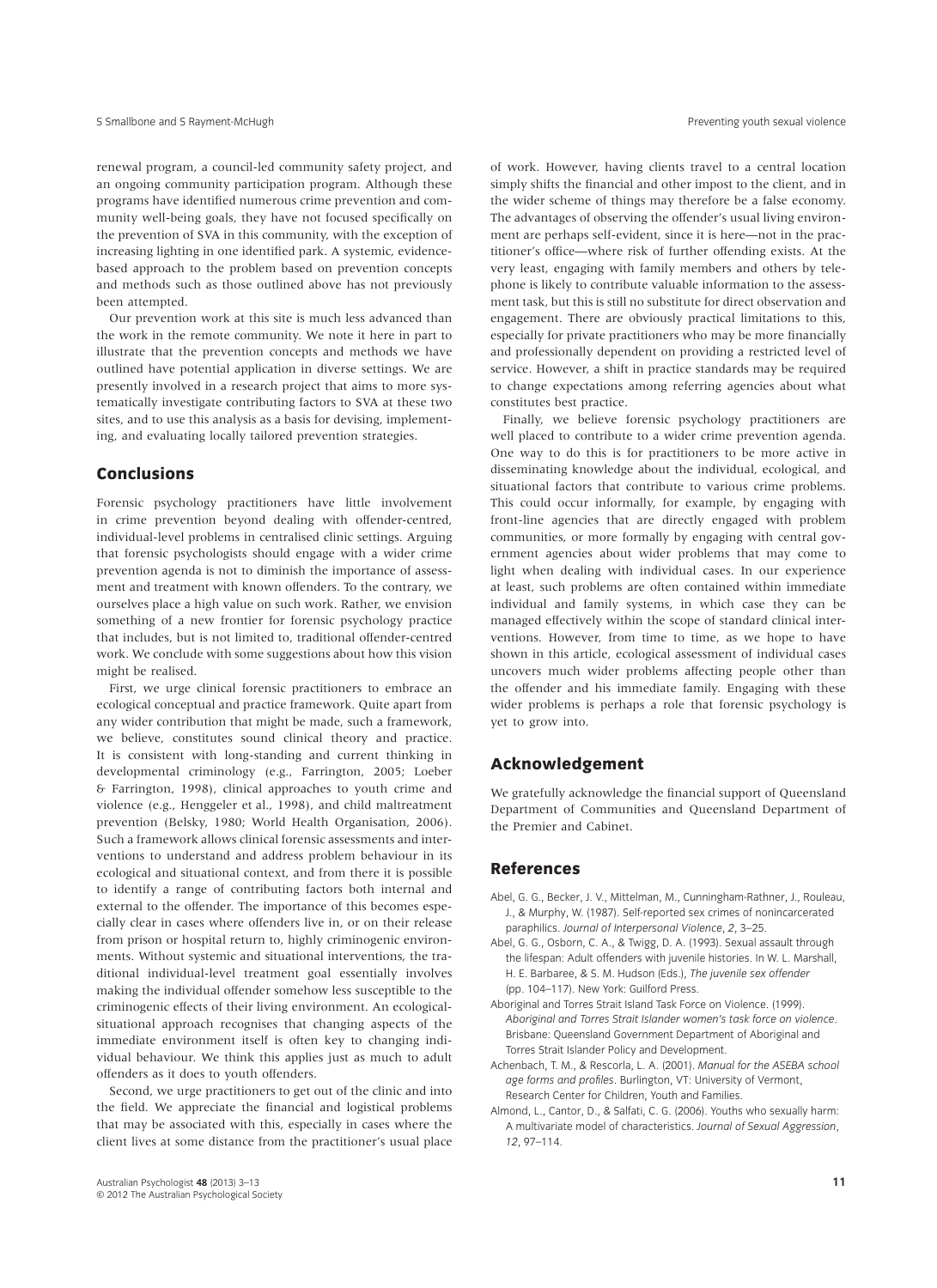#### Preventing youth sexual violence Same School and S Rayment-McHugh sexual violence S Smallbone and S Rayment-McHugh

American Academy of Child and Adolescent Psychiatry. (2000). Summary of the practice parameters for the assessment and treatment of children and adolescents who are sexually abusive of others. *Journal of the American Academy of Child & Adolescent Psychiatry*, *39*, 127–130.

Australian Institute of Health and Welfare. (2008). *Australia's Health 2008 No. 11*. Retrieved from http://www.aihw.gov.au/publications/index.cfm/ title/10585

Belsky, J. (1980). Child maltreatment: An ecological integration. *American Psychologist*, *35*, 320–335.

Bourke, M. L., & Donohue, B. (1996). Assessment and treatment of juvenile sex offenders: An empirical review. *Journal of Child Sexual Abuse*, *5*, 47–70.

Chaffin, M., & Bonner, B. (1998). Don't shoot, we're your children: Have we gone too far in our response to adolescent sexual abusers and children with sexual behavior problems? *Child Maltreatment*, *3*, 314–316.

- Clarke, R. V. (1997). *Situational crime prevention: Successful case studies* (2nd ed.). Guilderland, NY: Harrow and Heston.
- Cohen, L. E., & Felson, M. (1979). Social change and crime rate trends: A routine activity approach. *American Sociological Review*, *44*, 588–608.

Commonwealth of Australia. (2007). *Multicultural Australia United in Diversity: Updating the 1999 New Agenda for Multicultural Australia Strategic Directions for 2003-2006*. Retrieved from http:// www.immigration.gov.au/Publications

Commonwealth of Australia. (2008). *Australian multiculturalism for a new century: Towards inclusiveness*. Retrieved from http://www.immi. gov.au/fact-sheets/06evolution.htm

Cornish, D. B., & Clarke, R. V. (Eds.) (1986). *The reasoning criminal*. New York: Springer-Verlag.

Cornish, D. B., & Clarke, R. V. (2008). Rational choice perspective. In R. Wortley & L. Mazerolle (Eds.), *Environmental criminology and crime analysis* (pp. 21–47). Cullompton, UK: Willan Publishing.

Davis, G. E., & Leitenberg, H. (1987). Adolescent sex offenders. *Psychological Bulletin*, *101*, 417–427.

Dudgeon, P., Garvey, D., & Pickett, H. (2000). *Working with Indigenous Australians: A handbook for psychologists*. Perth, WA: Gunada Press.

Farrington, D. P. (1994). Early developmental prevention of juvenile delinquency. *Criminal Behavior and Mental Health*, *4*, 209–227.

Farrington, D. P. (2005). *Integrated developmental and life-course theories of offending*. New Brunswick, NJ: Transaction Publishers.

Hawkins, J. D., Catalano, R. F., Morrison, D. M., O'Donnell, J., Abbott, R. D., & Day, L. E. (1992). The Seattle Social Development Project: Effects of the first four years on protective factors and problem behaviors. In J. McCord & R. E. Tremblay (Eds.), *The prevention of antisocial behavior in children* (pp. 139–161). New York: Guilford Press.

Henggeler, S. W., Schoenwald, S. K., Borduin, C. M., Rowland, M. D., & Cunningham, P. B. (1998). *Multisystemic treatment of antisocial behavior in children and adolescents*. New York, NY: Guilford Press.

Human Rights and Equal Opportunity Commission. (2006). *A Statistical Overview of Aboriginal and Torres Strait Islander peoples in Australia*. Canberra: Human Rights and Equal Opportunity Commission. Retrieved from http://www.hreoc.gov.au/Social\_Justice/statistics/ index.html

Hunter, J. A., Figueredo, A. J., Malamuth, N. M., & Becker, J. V. (2003). Juvenile sex offenders: Toward the development of a typology. *Sexual Abuse: A journal of research and treatment*, *15*, 27–48.

Knight, R. A., & Prentky, R. A. (1993). Exploring characteristics for classifying juvenile sex offenders. In H. E. Barbaree, W. L. Marshall, & S. M. Hudson (Eds.), *The juvenile sex offender* (pp. 45–83). New York, NY: Guilford Press.

Letourneau, E., & Miner, M. (2005). Juvenile sex offenders: A case against the legal and clinical status quo. *Sexual Abuse: A Journal of Research and Treatment*, *17*(3), 293–311.

Loeber, R., & Farrington, D. P. (Eds.) (1998). *Serious and violent juvenile offenders: Risk factors and successful interventions*. Thousand Oaks, CA: Sage Publications.

Loeber, R., Van Kammen, W. B., & Fletcher, M. (1996). *Serious, Violent and Chronic Offenders in the Pittsburgh Youth Study: Unpublished Data*. Pittsburgh, PA: Western Psychiatric Institute and Clinic.

Memmott, P., & Moran, M. (2001). *Indigenous settlements of Australia*. Australia: State of the environment second technical paper series (Human settlements) Series 2. Canberra: Department of the Environment and Heritage. Retrieved from http://www.environment. gov.au/soe/2001/publications/technical/Indigenous/settlement.html

- Millon, T. (1993). *Manual for the Millon Adolescent Clinical Inventory (MACI)*. Minneapolis, MN: National Computer Systems.
- Mischel, W. (1968). *Personality and assessment*. Chichester: Wiley.

Moffit, T. E. (1990). Juvenile delinquency and attention deficit disorder: Boys' developmental trajectories from age 3 to age 15. *Child Development*, *61*, 893–910.

Nisbet, I. A., Smallbone, S., & Wortley, R. (2010). Developmental, individual and family characteristics of specialist, versatile and short-duration adolescent sex offenders. *Sexual Abuse in Australia and New Zealand*, *2*, 85–96.

Nisbet, I. A., Wilson, P. H., & Smallbone, S. (2004). A prospective longitudinal study of sexual recidivism among adolescent sexual offenders. *Sexual Abuse: A journal of research and treatment*, *16*, 223–234.

NSW Aboriginal Child Sexual Assault Taskforce. (2006). *Breaking the silence: Creating the future. Addressing child sexual assault in Aboriginal communities in New South Wales*. Sydney, NSW: Sydney Attorney General's Department.

O'Brien, W. (2008). *Problem sexual behaviour in children: A review of the literature*. Canberra: Australian Crime Commission.

O'Brien, W. (2010). *Australia's response to sexualised or sexually abusive behaviours in children and young people*. Canberra: Australian Crime Commission.

Olds, D. (2002). Prenatal and infancy home visiting by nurses: From randomised trials to community replication. *Prevention Science*, *3*, 153–172.

Prentky, R., & Righthand, S. (2003). *Juvenile Sex Offender Assessment Protocol-II (JSOAP-II) Manual*. Office of Juvenile Justice and Delinquency Prevention's Juvenile Justice Clearinghouse. Retrieved from http://www.ncjrs.org/pdffiles1/ojjdp/202316.pdf

Queensland Police Service. (2011). *Statistical Review 2010–2011*. Retrieved from http://www.police.qld.gov.au.statsnet.htm

Schweinhart, L. J., Barnes, H. V., & Weikhart, D. P. (1993). *Significant benefits: The high/scope Perry Preschool Study through age 27*. Ypsilanti, MI: High/ Scope Educational Research Foundation.

Seto, M. C., & Lalumiere, M. L. (2010). What is so special about male adolescent sexual offending? A review and test of explanations through meta-analysis. *Psychological Bulletin*, *136*, 526–575.

Smallbone, S., & Cale, J. (in press). An integrated life-course developmental theory of child sexual abuse. In A. Blockland & P. Lussier (Eds.), *Sex offenders: A criminal career approach* Oxford: Wiley-Blackwell.

Smallbone, S., Crissman, B., & Rayment-McHugh, S. (2009). Improving therapeutic engagement with adolescent sexual offenders. *Behavioral Sciences & the Law*, *27*, 862–877.

Smallbone, S., Marshall, W., & Wortley, R. (2008a). *Preventing Child Sexual Abuse: Evidence, policy and practice*. Collumpton, UK: Willan.

Smallbone, S., Rayment-McHugh, S., Crissman, B., & Shumack, D. (2008b). Treatment with youth who have committed sexual offences: Extending the reach of systemic interventions through collaborative partnerships. *Clinical Psychologist*, *12*, 109–116.